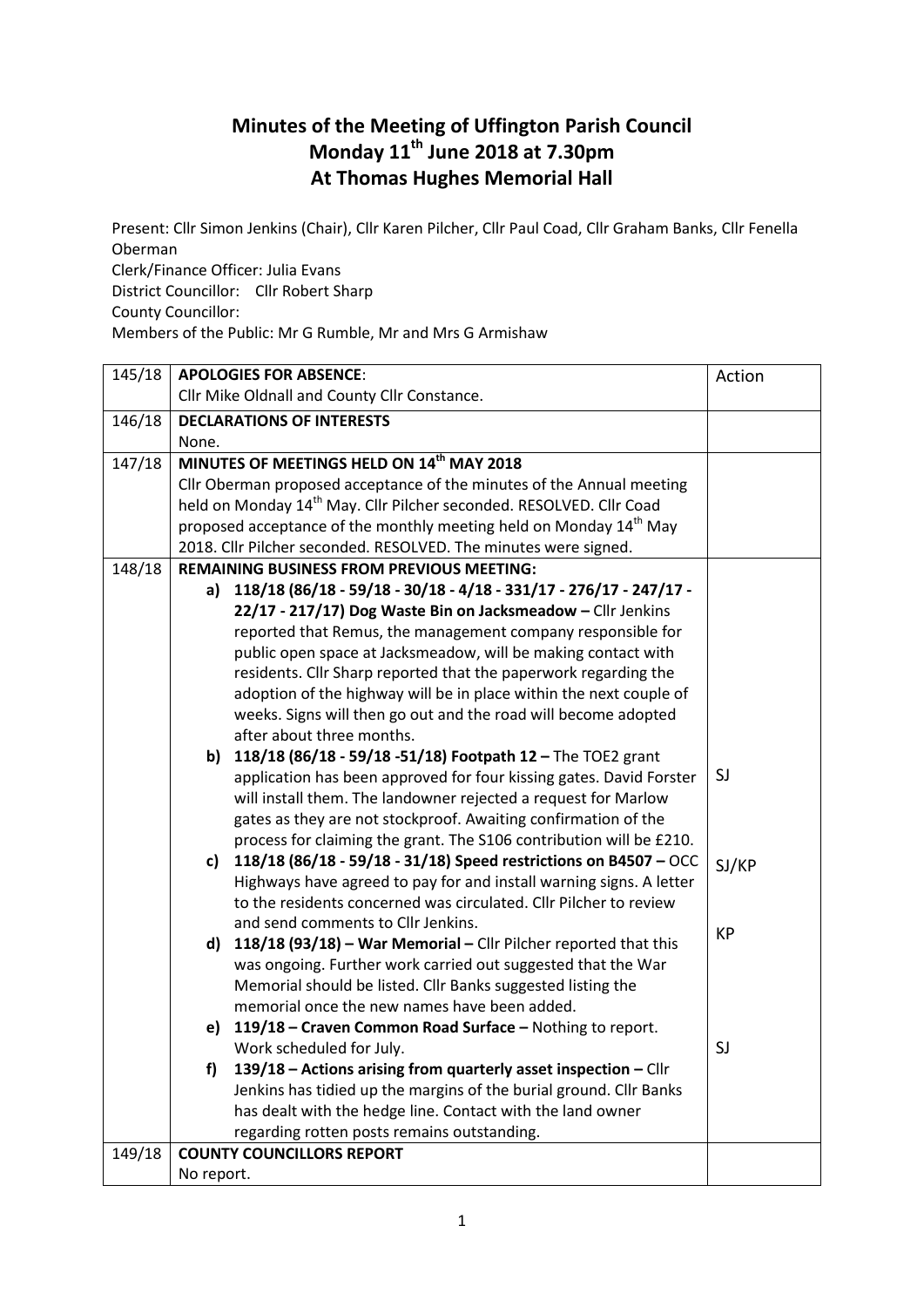|        | A briefing has been received from Peter Clark regarding a joint working            |               |
|--------|------------------------------------------------------------------------------------|---------------|
|        | proposal between the District Council and OCC. Noted. No further action.           |               |
|        | Cllr Jenkins congratulated the UBW Minibus team who were shortlisted for           |               |
|        | the best Volunteer Group.                                                          |               |
| 150/18 | <b>DISTRICT COUNCILLORS REPORT</b>                                                 |               |
|        | Cllr Sharp reported that Cllr Roger Cox had been elected leader of the             |               |
|        | VWHDC, with Ed Balgrove as deputy. Monica Lovatt was elected chairman              |               |
|        | for the coming year. Cllr Sharp remains in charge of finance. Alice Babcock        |               |
|        | is the member for leisure.                                                         |               |
|        | Cllr Sharp was thanked for attending.                                              |               |
| 151/18 | <b>POLICE REPORT</b>                                                               |               |
|        | An email report was circulated.                                                    |               |
| 152/18 | <b>OPEN FORUM</b>                                                                  |               |
|        | Mr Rumble reported that there is now a hearing loop in the small hall. He          |               |
|        | gave a brief overview on how it works. The Committee are now                       |               |
|        | considering another loop in the main hall along with a PA system. Mr               |               |
|        | Rumble will be responsible for the microphones. Cllr Pilcher noted that the        |               |
|        | PC would require the loop every month in case it was needed by meeting             |               |
|        | attendees.                                                                         |               |
|        | Mr and Mrs Armishaw asked the Parish Council if there were any                     |               |
|        | questions regarding their planning application (Creslu). The following             |               |
|        | questions and answers were recorded:                                               |               |
|        | Question over discrepancies in the boundary treatments.                            |               |
|        | Response - there will not be a brick wall, only and post and rail                  |               |
|        | fence with a hedge.                                                                |               |
|        | Query on render. Response - Brick at the bottom, render at the                     |               |
|        | top.                                                                               |               |
|        | Question over trees and hedges. Statement says there are none,                     |               |
|        | but there is a willow in the garden. Response - it will not be                     |               |
|        | possible to determine what will happen to the tree until the house                 |               |
|        | is built, but it is hoped that it will remain.                                     |               |
|        | Concern over the size of the building, especially the height, as it is             |               |
|        | a 3 storey building. There has been no pre-app with the Vale. The                  |               |
|        | building is higher than the existing building and also higher that                 |               |
|        | the approved 2017 plan. The footprint is also large. It was pointed                |               |
|        | out that the Vale Design Guide recommends 1 1/2 to 2 storey                        |               |
|        | buildings. Response - there was approval for a 3 storey building in                |               |
|        | the past.                                                                          |               |
|        | The dwelling is in open countryside therefore the new dwelling                     |               |
|        | must not be more than 50% greater than the original.                               |               |
|        | The statement on water courses in inaccurate, as there is a water                  |               |
|        | course close to the property.                                                      |               |
|        | <b>ONGOING PROJECTS</b>                                                            |               |
| 153/18 | <b>Land Registry</b>                                                               |               |
|        | Nothing to report. The burial ground was valued at £1000.                          |               |
| 154/18 | <b>Community Led Plan</b>                                                          |               |
|        | The final report was circulated. The Parish Council signed off on the CLP.         | <b>CLOSED</b> |
| 155/18 | <b>Neighbourhood Plan</b>                                                          |               |
|        | The pre-submission draft is now into the 6 week consultation period. No            |               |
|        | action will be taken until the end of the consultation on 26 <sup>th</sup> June. A |               |
|        | meeting is scheduled for 29 <sup>th</sup> June to review the comments.             |               |
|        |                                                                                    |               |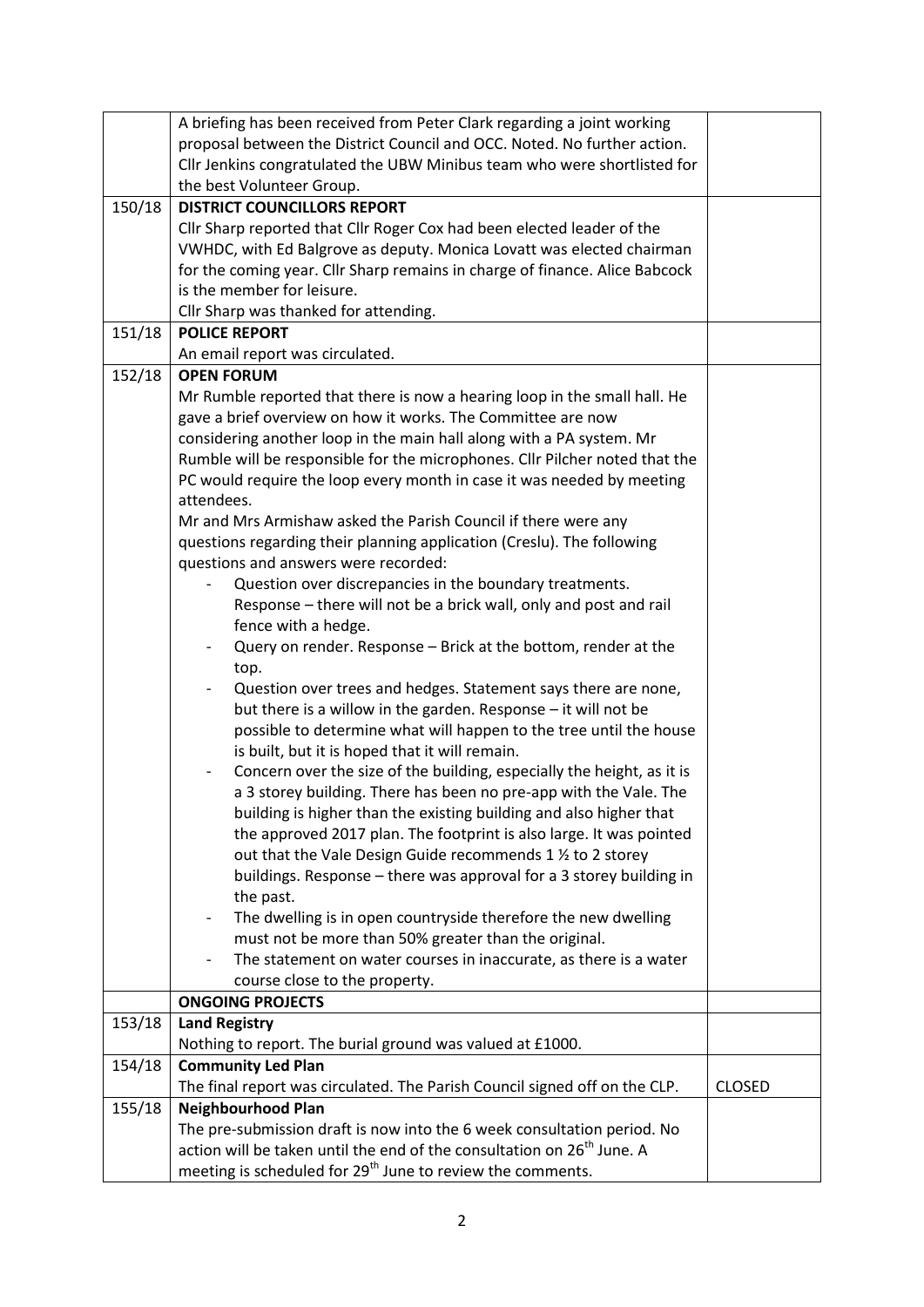| SJ/KP<br>a) Trust Deed - The Solicitor's response was not helpful. Cllrs Jenkins<br>and Pilcher are revising the draft. It is hoped that this will be<br>signed off at the UMT meeting on 6 <sup>th</sup> August.<br>b) UMT lease - This has been signed off and returned to the solicitor.<br>SJ<br>Cllr Jenkins to chase.<br><b>Museum update - It has been a slow start this year. Visitor</b><br><b>KP</b><br>c)<br>numbers are down as are sales and donations. The jewellery sales<br>are going well. Cllr Pilcher is looking at a new website for the<br>museum.<br>157/18<br><b>Old Schoolroom Repairs</b><br>The scaffolding has started to go up; this should be complete by $12th$ June.<br>Traffic lights are not required. The funding report was circulated; there is<br>just under £50k in the bank. The second half of the Vale grant is to come<br>as well as the LEADER grant, which will be paid in stages in line with<br>contractor invoices. The discharge of conditions is in hand and has been<br>SJ<br>approved by the conservation officer. A final £35 has been received from<br>the shop, making a grand total of £805. Cllr Jenkins to write a thank you<br>letter. Cllr Pilcher reported that there is £1000 to come from the Uffington<br>Players. The Parish Council recorded its grateful thanks. Cllr Jenkins to<br>Clerk<br>write a letter.<br>The account includes £2000 from the precept. Cllr Jenkins proposed<br>reducing this to £1000. Cllr Oberman seconded. RESOLVED. Clerk to<br>update the accounts.<br>158/18<br><b>S106 Contributions</b><br>An update was circulated. The vale has £30,600 and there is a small<br>surplus in the PC account. Awaiting confirmation from the Scout Group for<br>the amount of grant funding required. Cllr Jenkins is in contact with the<br>Cricket Club regarding their project. The may apply for some funds from<br>the PC S106 fund. Cllr Oberman has received requests for more benches in<br>FO<br>or near the playground. She will obtain some quotes.<br><b>PLANNING MATTERS</b><br>159/18<br><b>New Applications to be considered:</b><br>P18/V1197/FUL - Creslu, Woolstone Road. Proposed replacement<br>dwelling. Although it was accepted that the existing dwelling should be<br>demolished, the meeting agreed that the proposed dwelling was too high.<br>SJ<br>The plans do not conform to the Design Guide and the emerging<br>Neighbourhood Plan. Cllr Jenkins to contact the architect. It was agreed to<br>record a holding objection for the time being.<br>Craven Yard - New garage. The matter is with the enforcement team. No<br>160/18<br><b>RS</b><br>update available. Cllr Sharp to chase.<br>161/18<br>Update on outstanding planning applications:<br>P18/V0865/FUL - Former Post Office, Broad Street. Proposed new<br>dwelling with access. The meeting agreed to support this application on<br>the grounds that the development was on a brownfield site and the<br>existing building is deteriorating. Awaiting determination. A tree report is<br><b>RS</b><br>required as the development could have an impact on a tree with a TPO.<br>Cllr Sharp to look into this.<br><b>FINANCE</b><br>162/18<br>To approve June payments and sign cheques:<br>Cllrs Jenkins and Banks proposed and seconded approval of payments | 156/18 | <b>TBSM Update</b> |  |  |  |
|----------------------------------------------------------------------------------------------------------------------------------------------------------------------------------------------------------------------------------------------------------------------------------------------------------------------------------------------------------------------------------------------------------------------------------------------------------------------------------------------------------------------------------------------------------------------------------------------------------------------------------------------------------------------------------------------------------------------------------------------------------------------------------------------------------------------------------------------------------------------------------------------------------------------------------------------------------------------------------------------------------------------------------------------------------------------------------------------------------------------------------------------------------------------------------------------------------------------------------------------------------------------------------------------------------------------------------------------------------------------------------------------------------------------------------------------------------------------------------------------------------------------------------------------------------------------------------------------------------------------------------------------------------------------------------------------------------------------------------------------------------------------------------------------------------------------------------------------------------------------------------------------------------------------------------------------------------------------------------------------------------------------------------------------------------------------------------------------------------------------------------------------------------------------------------------------------------------------------------------------------------------------------------------------------------------------------------------------------------------------------------------------------------------------------------------------------------------------------------------------------------------------------------------------------------------------------------------------------------------------------------------------------------------------------------------------------------------------------------------------------------------------------------------------------------------------------------------------------------------------------------------------------------------------------------------------------------------------------------------------------------------------------------------------------------------------------------------------------------------------------------------------------------------------------------------------------------------------------------------------------------------------------------------------------------------------------------------------|--------|--------------------|--|--|--|
|                                                                                                                                                                                                                                                                                                                                                                                                                                                                                                                                                                                                                                                                                                                                                                                                                                                                                                                                                                                                                                                                                                                                                                                                                                                                                                                                                                                                                                                                                                                                                                                                                                                                                                                                                                                                                                                                                                                                                                                                                                                                                                                                                                                                                                                                                                                                                                                                                                                                                                                                                                                                                                                                                                                                                                                                                                                                                                                                                                                                                                                                                                                                                                                                                                                                                                                                              |        |                    |  |  |  |
|                                                                                                                                                                                                                                                                                                                                                                                                                                                                                                                                                                                                                                                                                                                                                                                                                                                                                                                                                                                                                                                                                                                                                                                                                                                                                                                                                                                                                                                                                                                                                                                                                                                                                                                                                                                                                                                                                                                                                                                                                                                                                                                                                                                                                                                                                                                                                                                                                                                                                                                                                                                                                                                                                                                                                                                                                                                                                                                                                                                                                                                                                                                                                                                                                                                                                                                                              |        |                    |  |  |  |
|                                                                                                                                                                                                                                                                                                                                                                                                                                                                                                                                                                                                                                                                                                                                                                                                                                                                                                                                                                                                                                                                                                                                                                                                                                                                                                                                                                                                                                                                                                                                                                                                                                                                                                                                                                                                                                                                                                                                                                                                                                                                                                                                                                                                                                                                                                                                                                                                                                                                                                                                                                                                                                                                                                                                                                                                                                                                                                                                                                                                                                                                                                                                                                                                                                                                                                                                              |        |                    |  |  |  |
|                                                                                                                                                                                                                                                                                                                                                                                                                                                                                                                                                                                                                                                                                                                                                                                                                                                                                                                                                                                                                                                                                                                                                                                                                                                                                                                                                                                                                                                                                                                                                                                                                                                                                                                                                                                                                                                                                                                                                                                                                                                                                                                                                                                                                                                                                                                                                                                                                                                                                                                                                                                                                                                                                                                                                                                                                                                                                                                                                                                                                                                                                                                                                                                                                                                                                                                                              |        |                    |  |  |  |
|                                                                                                                                                                                                                                                                                                                                                                                                                                                                                                                                                                                                                                                                                                                                                                                                                                                                                                                                                                                                                                                                                                                                                                                                                                                                                                                                                                                                                                                                                                                                                                                                                                                                                                                                                                                                                                                                                                                                                                                                                                                                                                                                                                                                                                                                                                                                                                                                                                                                                                                                                                                                                                                                                                                                                                                                                                                                                                                                                                                                                                                                                                                                                                                                                                                                                                                                              |        |                    |  |  |  |
|                                                                                                                                                                                                                                                                                                                                                                                                                                                                                                                                                                                                                                                                                                                                                                                                                                                                                                                                                                                                                                                                                                                                                                                                                                                                                                                                                                                                                                                                                                                                                                                                                                                                                                                                                                                                                                                                                                                                                                                                                                                                                                                                                                                                                                                                                                                                                                                                                                                                                                                                                                                                                                                                                                                                                                                                                                                                                                                                                                                                                                                                                                                                                                                                                                                                                                                                              |        |                    |  |  |  |
|                                                                                                                                                                                                                                                                                                                                                                                                                                                                                                                                                                                                                                                                                                                                                                                                                                                                                                                                                                                                                                                                                                                                                                                                                                                                                                                                                                                                                                                                                                                                                                                                                                                                                                                                                                                                                                                                                                                                                                                                                                                                                                                                                                                                                                                                                                                                                                                                                                                                                                                                                                                                                                                                                                                                                                                                                                                                                                                                                                                                                                                                                                                                                                                                                                                                                                                                              |        |                    |  |  |  |
|                                                                                                                                                                                                                                                                                                                                                                                                                                                                                                                                                                                                                                                                                                                                                                                                                                                                                                                                                                                                                                                                                                                                                                                                                                                                                                                                                                                                                                                                                                                                                                                                                                                                                                                                                                                                                                                                                                                                                                                                                                                                                                                                                                                                                                                                                                                                                                                                                                                                                                                                                                                                                                                                                                                                                                                                                                                                                                                                                                                                                                                                                                                                                                                                                                                                                                                                              |        |                    |  |  |  |
|                                                                                                                                                                                                                                                                                                                                                                                                                                                                                                                                                                                                                                                                                                                                                                                                                                                                                                                                                                                                                                                                                                                                                                                                                                                                                                                                                                                                                                                                                                                                                                                                                                                                                                                                                                                                                                                                                                                                                                                                                                                                                                                                                                                                                                                                                                                                                                                                                                                                                                                                                                                                                                                                                                                                                                                                                                                                                                                                                                                                                                                                                                                                                                                                                                                                                                                                              |        |                    |  |  |  |
|                                                                                                                                                                                                                                                                                                                                                                                                                                                                                                                                                                                                                                                                                                                                                                                                                                                                                                                                                                                                                                                                                                                                                                                                                                                                                                                                                                                                                                                                                                                                                                                                                                                                                                                                                                                                                                                                                                                                                                                                                                                                                                                                                                                                                                                                                                                                                                                                                                                                                                                                                                                                                                                                                                                                                                                                                                                                                                                                                                                                                                                                                                                                                                                                                                                                                                                                              |        |                    |  |  |  |
|                                                                                                                                                                                                                                                                                                                                                                                                                                                                                                                                                                                                                                                                                                                                                                                                                                                                                                                                                                                                                                                                                                                                                                                                                                                                                                                                                                                                                                                                                                                                                                                                                                                                                                                                                                                                                                                                                                                                                                                                                                                                                                                                                                                                                                                                                                                                                                                                                                                                                                                                                                                                                                                                                                                                                                                                                                                                                                                                                                                                                                                                                                                                                                                                                                                                                                                                              |        |                    |  |  |  |
|                                                                                                                                                                                                                                                                                                                                                                                                                                                                                                                                                                                                                                                                                                                                                                                                                                                                                                                                                                                                                                                                                                                                                                                                                                                                                                                                                                                                                                                                                                                                                                                                                                                                                                                                                                                                                                                                                                                                                                                                                                                                                                                                                                                                                                                                                                                                                                                                                                                                                                                                                                                                                                                                                                                                                                                                                                                                                                                                                                                                                                                                                                                                                                                                                                                                                                                                              |        |                    |  |  |  |
|                                                                                                                                                                                                                                                                                                                                                                                                                                                                                                                                                                                                                                                                                                                                                                                                                                                                                                                                                                                                                                                                                                                                                                                                                                                                                                                                                                                                                                                                                                                                                                                                                                                                                                                                                                                                                                                                                                                                                                                                                                                                                                                                                                                                                                                                                                                                                                                                                                                                                                                                                                                                                                                                                                                                                                                                                                                                                                                                                                                                                                                                                                                                                                                                                                                                                                                                              |        |                    |  |  |  |
|                                                                                                                                                                                                                                                                                                                                                                                                                                                                                                                                                                                                                                                                                                                                                                                                                                                                                                                                                                                                                                                                                                                                                                                                                                                                                                                                                                                                                                                                                                                                                                                                                                                                                                                                                                                                                                                                                                                                                                                                                                                                                                                                                                                                                                                                                                                                                                                                                                                                                                                                                                                                                                                                                                                                                                                                                                                                                                                                                                                                                                                                                                                                                                                                                                                                                                                                              |        |                    |  |  |  |
|                                                                                                                                                                                                                                                                                                                                                                                                                                                                                                                                                                                                                                                                                                                                                                                                                                                                                                                                                                                                                                                                                                                                                                                                                                                                                                                                                                                                                                                                                                                                                                                                                                                                                                                                                                                                                                                                                                                                                                                                                                                                                                                                                                                                                                                                                                                                                                                                                                                                                                                                                                                                                                                                                                                                                                                                                                                                                                                                                                                                                                                                                                                                                                                                                                                                                                                                              |        |                    |  |  |  |
|                                                                                                                                                                                                                                                                                                                                                                                                                                                                                                                                                                                                                                                                                                                                                                                                                                                                                                                                                                                                                                                                                                                                                                                                                                                                                                                                                                                                                                                                                                                                                                                                                                                                                                                                                                                                                                                                                                                                                                                                                                                                                                                                                                                                                                                                                                                                                                                                                                                                                                                                                                                                                                                                                                                                                                                                                                                                                                                                                                                                                                                                                                                                                                                                                                                                                                                                              |        |                    |  |  |  |
|                                                                                                                                                                                                                                                                                                                                                                                                                                                                                                                                                                                                                                                                                                                                                                                                                                                                                                                                                                                                                                                                                                                                                                                                                                                                                                                                                                                                                                                                                                                                                                                                                                                                                                                                                                                                                                                                                                                                                                                                                                                                                                                                                                                                                                                                                                                                                                                                                                                                                                                                                                                                                                                                                                                                                                                                                                                                                                                                                                                                                                                                                                                                                                                                                                                                                                                                              |        |                    |  |  |  |
|                                                                                                                                                                                                                                                                                                                                                                                                                                                                                                                                                                                                                                                                                                                                                                                                                                                                                                                                                                                                                                                                                                                                                                                                                                                                                                                                                                                                                                                                                                                                                                                                                                                                                                                                                                                                                                                                                                                                                                                                                                                                                                                                                                                                                                                                                                                                                                                                                                                                                                                                                                                                                                                                                                                                                                                                                                                                                                                                                                                                                                                                                                                                                                                                                                                                                                                                              |        |                    |  |  |  |
|                                                                                                                                                                                                                                                                                                                                                                                                                                                                                                                                                                                                                                                                                                                                                                                                                                                                                                                                                                                                                                                                                                                                                                                                                                                                                                                                                                                                                                                                                                                                                                                                                                                                                                                                                                                                                                                                                                                                                                                                                                                                                                                                                                                                                                                                                                                                                                                                                                                                                                                                                                                                                                                                                                                                                                                                                                                                                                                                                                                                                                                                                                                                                                                                                                                                                                                                              |        |                    |  |  |  |
|                                                                                                                                                                                                                                                                                                                                                                                                                                                                                                                                                                                                                                                                                                                                                                                                                                                                                                                                                                                                                                                                                                                                                                                                                                                                                                                                                                                                                                                                                                                                                                                                                                                                                                                                                                                                                                                                                                                                                                                                                                                                                                                                                                                                                                                                                                                                                                                                                                                                                                                                                                                                                                                                                                                                                                                                                                                                                                                                                                                                                                                                                                                                                                                                                                                                                                                                              |        |                    |  |  |  |
|                                                                                                                                                                                                                                                                                                                                                                                                                                                                                                                                                                                                                                                                                                                                                                                                                                                                                                                                                                                                                                                                                                                                                                                                                                                                                                                                                                                                                                                                                                                                                                                                                                                                                                                                                                                                                                                                                                                                                                                                                                                                                                                                                                                                                                                                                                                                                                                                                                                                                                                                                                                                                                                                                                                                                                                                                                                                                                                                                                                                                                                                                                                                                                                                                                                                                                                                              |        |                    |  |  |  |
|                                                                                                                                                                                                                                                                                                                                                                                                                                                                                                                                                                                                                                                                                                                                                                                                                                                                                                                                                                                                                                                                                                                                                                                                                                                                                                                                                                                                                                                                                                                                                                                                                                                                                                                                                                                                                                                                                                                                                                                                                                                                                                                                                                                                                                                                                                                                                                                                                                                                                                                                                                                                                                                                                                                                                                                                                                                                                                                                                                                                                                                                                                                                                                                                                                                                                                                                              |        |                    |  |  |  |
|                                                                                                                                                                                                                                                                                                                                                                                                                                                                                                                                                                                                                                                                                                                                                                                                                                                                                                                                                                                                                                                                                                                                                                                                                                                                                                                                                                                                                                                                                                                                                                                                                                                                                                                                                                                                                                                                                                                                                                                                                                                                                                                                                                                                                                                                                                                                                                                                                                                                                                                                                                                                                                                                                                                                                                                                                                                                                                                                                                                                                                                                                                                                                                                                                                                                                                                                              |        |                    |  |  |  |
|                                                                                                                                                                                                                                                                                                                                                                                                                                                                                                                                                                                                                                                                                                                                                                                                                                                                                                                                                                                                                                                                                                                                                                                                                                                                                                                                                                                                                                                                                                                                                                                                                                                                                                                                                                                                                                                                                                                                                                                                                                                                                                                                                                                                                                                                                                                                                                                                                                                                                                                                                                                                                                                                                                                                                                                                                                                                                                                                                                                                                                                                                                                                                                                                                                                                                                                                              |        |                    |  |  |  |
|                                                                                                                                                                                                                                                                                                                                                                                                                                                                                                                                                                                                                                                                                                                                                                                                                                                                                                                                                                                                                                                                                                                                                                                                                                                                                                                                                                                                                                                                                                                                                                                                                                                                                                                                                                                                                                                                                                                                                                                                                                                                                                                                                                                                                                                                                                                                                                                                                                                                                                                                                                                                                                                                                                                                                                                                                                                                                                                                                                                                                                                                                                                                                                                                                                                                                                                                              |        |                    |  |  |  |
|                                                                                                                                                                                                                                                                                                                                                                                                                                                                                                                                                                                                                                                                                                                                                                                                                                                                                                                                                                                                                                                                                                                                                                                                                                                                                                                                                                                                                                                                                                                                                                                                                                                                                                                                                                                                                                                                                                                                                                                                                                                                                                                                                                                                                                                                                                                                                                                                                                                                                                                                                                                                                                                                                                                                                                                                                                                                                                                                                                                                                                                                                                                                                                                                                                                                                                                                              |        |                    |  |  |  |
|                                                                                                                                                                                                                                                                                                                                                                                                                                                                                                                                                                                                                                                                                                                                                                                                                                                                                                                                                                                                                                                                                                                                                                                                                                                                                                                                                                                                                                                                                                                                                                                                                                                                                                                                                                                                                                                                                                                                                                                                                                                                                                                                                                                                                                                                                                                                                                                                                                                                                                                                                                                                                                                                                                                                                                                                                                                                                                                                                                                                                                                                                                                                                                                                                                                                                                                                              |        |                    |  |  |  |
|                                                                                                                                                                                                                                                                                                                                                                                                                                                                                                                                                                                                                                                                                                                                                                                                                                                                                                                                                                                                                                                                                                                                                                                                                                                                                                                                                                                                                                                                                                                                                                                                                                                                                                                                                                                                                                                                                                                                                                                                                                                                                                                                                                                                                                                                                                                                                                                                                                                                                                                                                                                                                                                                                                                                                                                                                                                                                                                                                                                                                                                                                                                                                                                                                                                                                                                                              |        |                    |  |  |  |
|                                                                                                                                                                                                                                                                                                                                                                                                                                                                                                                                                                                                                                                                                                                                                                                                                                                                                                                                                                                                                                                                                                                                                                                                                                                                                                                                                                                                                                                                                                                                                                                                                                                                                                                                                                                                                                                                                                                                                                                                                                                                                                                                                                                                                                                                                                                                                                                                                                                                                                                                                                                                                                                                                                                                                                                                                                                                                                                                                                                                                                                                                                                                                                                                                                                                                                                                              |        |                    |  |  |  |
|                                                                                                                                                                                                                                                                                                                                                                                                                                                                                                                                                                                                                                                                                                                                                                                                                                                                                                                                                                                                                                                                                                                                                                                                                                                                                                                                                                                                                                                                                                                                                                                                                                                                                                                                                                                                                                                                                                                                                                                                                                                                                                                                                                                                                                                                                                                                                                                                                                                                                                                                                                                                                                                                                                                                                                                                                                                                                                                                                                                                                                                                                                                                                                                                                                                                                                                                              |        |                    |  |  |  |
|                                                                                                                                                                                                                                                                                                                                                                                                                                                                                                                                                                                                                                                                                                                                                                                                                                                                                                                                                                                                                                                                                                                                                                                                                                                                                                                                                                                                                                                                                                                                                                                                                                                                                                                                                                                                                                                                                                                                                                                                                                                                                                                                                                                                                                                                                                                                                                                                                                                                                                                                                                                                                                                                                                                                                                                                                                                                                                                                                                                                                                                                                                                                                                                                                                                                                                                                              |        |                    |  |  |  |
|                                                                                                                                                                                                                                                                                                                                                                                                                                                                                                                                                                                                                                                                                                                                                                                                                                                                                                                                                                                                                                                                                                                                                                                                                                                                                                                                                                                                                                                                                                                                                                                                                                                                                                                                                                                                                                                                                                                                                                                                                                                                                                                                                                                                                                                                                                                                                                                                                                                                                                                                                                                                                                                                                                                                                                                                                                                                                                                                                                                                                                                                                                                                                                                                                                                                                                                                              |        |                    |  |  |  |
|                                                                                                                                                                                                                                                                                                                                                                                                                                                                                                                                                                                                                                                                                                                                                                                                                                                                                                                                                                                                                                                                                                                                                                                                                                                                                                                                                                                                                                                                                                                                                                                                                                                                                                                                                                                                                                                                                                                                                                                                                                                                                                                                                                                                                                                                                                                                                                                                                                                                                                                                                                                                                                                                                                                                                                                                                                                                                                                                                                                                                                                                                                                                                                                                                                                                                                                                              |        |                    |  |  |  |
|                                                                                                                                                                                                                                                                                                                                                                                                                                                                                                                                                                                                                                                                                                                                                                                                                                                                                                                                                                                                                                                                                                                                                                                                                                                                                                                                                                                                                                                                                                                                                                                                                                                                                                                                                                                                                                                                                                                                                                                                                                                                                                                                                                                                                                                                                                                                                                                                                                                                                                                                                                                                                                                                                                                                                                                                                                                                                                                                                                                                                                                                                                                                                                                                                                                                                                                                              |        |                    |  |  |  |
|                                                                                                                                                                                                                                                                                                                                                                                                                                                                                                                                                                                                                                                                                                                                                                                                                                                                                                                                                                                                                                                                                                                                                                                                                                                                                                                                                                                                                                                                                                                                                                                                                                                                                                                                                                                                                                                                                                                                                                                                                                                                                                                                                                                                                                                                                                                                                                                                                                                                                                                                                                                                                                                                                                                                                                                                                                                                                                                                                                                                                                                                                                                                                                                                                                                                                                                                              |        |                    |  |  |  |
|                                                                                                                                                                                                                                                                                                                                                                                                                                                                                                                                                                                                                                                                                                                                                                                                                                                                                                                                                                                                                                                                                                                                                                                                                                                                                                                                                                                                                                                                                                                                                                                                                                                                                                                                                                                                                                                                                                                                                                                                                                                                                                                                                                                                                                                                                                                                                                                                                                                                                                                                                                                                                                                                                                                                                                                                                                                                                                                                                                                                                                                                                                                                                                                                                                                                                                                                              |        |                    |  |  |  |
|                                                                                                                                                                                                                                                                                                                                                                                                                                                                                                                                                                                                                                                                                                                                                                                                                                                                                                                                                                                                                                                                                                                                                                                                                                                                                                                                                                                                                                                                                                                                                                                                                                                                                                                                                                                                                                                                                                                                                                                                                                                                                                                                                                                                                                                                                                                                                                                                                                                                                                                                                                                                                                                                                                                                                                                                                                                                                                                                                                                                                                                                                                                                                                                                                                                                                                                                              |        |                    |  |  |  |
|                                                                                                                                                                                                                                                                                                                                                                                                                                                                                                                                                                                                                                                                                                                                                                                                                                                                                                                                                                                                                                                                                                                                                                                                                                                                                                                                                                                                                                                                                                                                                                                                                                                                                                                                                                                                                                                                                                                                                                                                                                                                                                                                                                                                                                                                                                                                                                                                                                                                                                                                                                                                                                                                                                                                                                                                                                                                                                                                                                                                                                                                                                                                                                                                                                                                                                                                              |        |                    |  |  |  |
|                                                                                                                                                                                                                                                                                                                                                                                                                                                                                                                                                                                                                                                                                                                                                                                                                                                                                                                                                                                                                                                                                                                                                                                                                                                                                                                                                                                                                                                                                                                                                                                                                                                                                                                                                                                                                                                                                                                                                                                                                                                                                                                                                                                                                                                                                                                                                                                                                                                                                                                                                                                                                                                                                                                                                                                                                                                                                                                                                                                                                                                                                                                                                                                                                                                                                                                                              |        |                    |  |  |  |
|                                                                                                                                                                                                                                                                                                                                                                                                                                                                                                                                                                                                                                                                                                                                                                                                                                                                                                                                                                                                                                                                                                                                                                                                                                                                                                                                                                                                                                                                                                                                                                                                                                                                                                                                                                                                                                                                                                                                                                                                                                                                                                                                                                                                                                                                                                                                                                                                                                                                                                                                                                                                                                                                                                                                                                                                                                                                                                                                                                                                                                                                                                                                                                                                                                                                                                                                              |        |                    |  |  |  |
|                                                                                                                                                                                                                                                                                                                                                                                                                                                                                                                                                                                                                                                                                                                                                                                                                                                                                                                                                                                                                                                                                                                                                                                                                                                                                                                                                                                                                                                                                                                                                                                                                                                                                                                                                                                                                                                                                                                                                                                                                                                                                                                                                                                                                                                                                                                                                                                                                                                                                                                                                                                                                                                                                                                                                                                                                                                                                                                                                                                                                                                                                                                                                                                                                                                                                                                                              |        |                    |  |  |  |
|                                                                                                                                                                                                                                                                                                                                                                                                                                                                                                                                                                                                                                                                                                                                                                                                                                                                                                                                                                                                                                                                                                                                                                                                                                                                                                                                                                                                                                                                                                                                                                                                                                                                                                                                                                                                                                                                                                                                                                                                                                                                                                                                                                                                                                                                                                                                                                                                                                                                                                                                                                                                                                                                                                                                                                                                                                                                                                                                                                                                                                                                                                                                                                                                                                                                                                                                              |        |                    |  |  |  |
|                                                                                                                                                                                                                                                                                                                                                                                                                                                                                                                                                                                                                                                                                                                                                                                                                                                                                                                                                                                                                                                                                                                                                                                                                                                                                                                                                                                                                                                                                                                                                                                                                                                                                                                                                                                                                                                                                                                                                                                                                                                                                                                                                                                                                                                                                                                                                                                                                                                                                                                                                                                                                                                                                                                                                                                                                                                                                                                                                                                                                                                                                                                                                                                                                                                                                                                                              |        |                    |  |  |  |
|                                                                                                                                                                                                                                                                                                                                                                                                                                                                                                                                                                                                                                                                                                                                                                                                                                                                                                                                                                                                                                                                                                                                                                                                                                                                                                                                                                                                                                                                                                                                                                                                                                                                                                                                                                                                                                                                                                                                                                                                                                                                                                                                                                                                                                                                                                                                                                                                                                                                                                                                                                                                                                                                                                                                                                                                                                                                                                                                                                                                                                                                                                                                                                                                                                                                                                                                              |        |                    |  |  |  |
|                                                                                                                                                                                                                                                                                                                                                                                                                                                                                                                                                                                                                                                                                                                                                                                                                                                                                                                                                                                                                                                                                                                                                                                                                                                                                                                                                                                                                                                                                                                                                                                                                                                                                                                                                                                                                                                                                                                                                                                                                                                                                                                                                                                                                                                                                                                                                                                                                                                                                                                                                                                                                                                                                                                                                                                                                                                                                                                                                                                                                                                                                                                                                                                                                                                                                                                                              |        |                    |  |  |  |
|                                                                                                                                                                                                                                                                                                                                                                                                                                                                                                                                                                                                                                                                                                                                                                                                                                                                                                                                                                                                                                                                                                                                                                                                                                                                                                                                                                                                                                                                                                                                                                                                                                                                                                                                                                                                                                                                                                                                                                                                                                                                                                                                                                                                                                                                                                                                                                                                                                                                                                                                                                                                                                                                                                                                                                                                                                                                                                                                                                                                                                                                                                                                                                                                                                                                                                                                              |        |                    |  |  |  |
|                                                                                                                                                                                                                                                                                                                                                                                                                                                                                                                                                                                                                                                                                                                                                                                                                                                                                                                                                                                                                                                                                                                                                                                                                                                                                                                                                                                                                                                                                                                                                                                                                                                                                                                                                                                                                                                                                                                                                                                                                                                                                                                                                                                                                                                                                                                                                                                                                                                                                                                                                                                                                                                                                                                                                                                                                                                                                                                                                                                                                                                                                                                                                                                                                                                                                                                                              |        |                    |  |  |  |
|                                                                                                                                                                                                                                                                                                                                                                                                                                                                                                                                                                                                                                                                                                                                                                                                                                                                                                                                                                                                                                                                                                                                                                                                                                                                                                                                                                                                                                                                                                                                                                                                                                                                                                                                                                                                                                                                                                                                                                                                                                                                                                                                                                                                                                                                                                                                                                                                                                                                                                                                                                                                                                                                                                                                                                                                                                                                                                                                                                                                                                                                                                                                                                                                                                                                                                                                              |        |                    |  |  |  |
|                                                                                                                                                                                                                                                                                                                                                                                                                                                                                                                                                                                                                                                                                                                                                                                                                                                                                                                                                                                                                                                                                                                                                                                                                                                                                                                                                                                                                                                                                                                                                                                                                                                                                                                                                                                                                                                                                                                                                                                                                                                                                                                                                                                                                                                                                                                                                                                                                                                                                                                                                                                                                                                                                                                                                                                                                                                                                                                                                                                                                                                                                                                                                                                                                                                                                                                                              |        |                    |  |  |  |
|                                                                                                                                                                                                                                                                                                                                                                                                                                                                                                                                                                                                                                                                                                                                                                                                                                                                                                                                                                                                                                                                                                                                                                                                                                                                                                                                                                                                                                                                                                                                                                                                                                                                                                                                                                                                                                                                                                                                                                                                                                                                                                                                                                                                                                                                                                                                                                                                                                                                                                                                                                                                                                                                                                                                                                                                                                                                                                                                                                                                                                                                                                                                                                                                                                                                                                                                              |        |                    |  |  |  |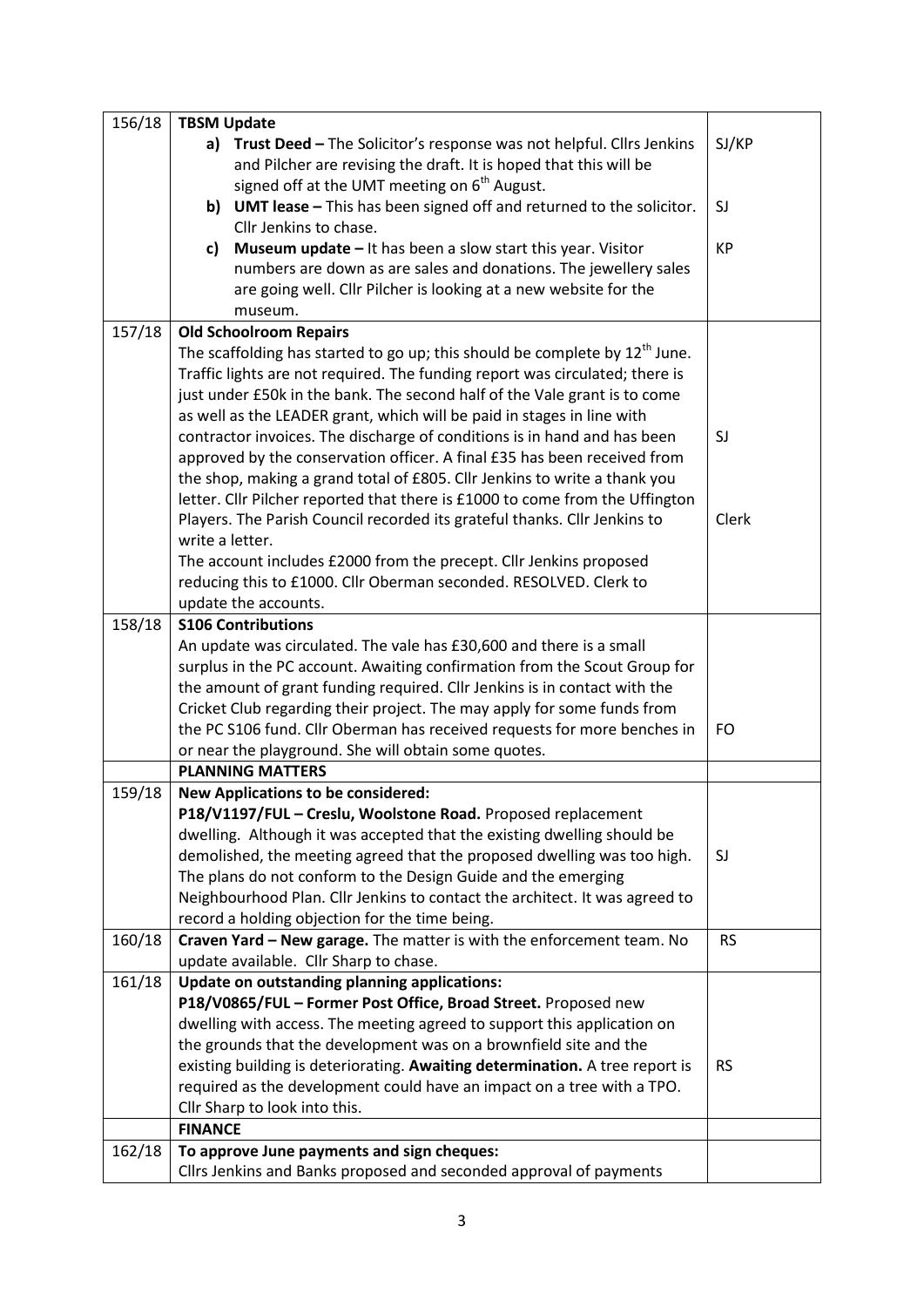|        | totalling £3312.89. RESOLVED. A full list of payments is filed with these       |               |
|--------|---------------------------------------------------------------------------------|---------------|
|        | minutes. The cheques were signed.                                               |               |
| 163/18 | Q4 Finance Report                                                               |               |
|        | Cllr Oldnall reported by email:                                                 |               |
|        | Accounts continue to be well run. The bank reconciliations are signed off.      |               |
|        | There is one error in the analysis sheet which will be corrected. It is an      |               |
|        | internal figure and does not affect the accounts.                               |               |
| 164/18 | <b>Electronic Payments</b>                                                      |               |
|        | There is a problem with online registration. Clerk to work with Cllrs Jenkins   | SJ/MO/Clerk   |
|        | and Oldnall to resolve the issue.                                               |               |
| 165/18 | <b>Appointment of Internal Auditor</b>                                          |               |
|        | Two quotes have been received: Lightatouch: £285. Karen Swash: £65 per          |               |
|        | hour. Cllr Jenkins proposed appointing Lightatouch. Cllr Oberman                |               |
|        | seconded. RESOLVED.                                                             |               |
| 166/18 | THE JUBILEE FIELD TRUST - THE WAY FORWARD                                       |               |
|        | Cllr Jenkins and the Clerk to work on the actions from the Jubilee Field        | SJ/Clerk      |
|        | Trust meeting.                                                                  |               |
|        | <b>ANNUAL/QUARTERLY REVIEWS</b>                                                 |               |
| 167/18 | <b>Annual review of contracts and Leases</b>                                    |               |
|        | The contracts and leases register was reviewed and approved.                    | <b>CLOSED</b> |
|        | There is an issue regarding the calculation of the increase in the shop rent.   |               |
|        | Cllr Jenkins has requested clarification from the original solicitors. Awaiting | SJ            |
|        | a response.                                                                     |               |
|        | <b>Review of Asset Register</b>                                                 | SJ/Clerk      |
|        | The updated Asset Register was adopted. Cllr Jenkins to update the dates.       |               |
|        | Clerk to post on the website.                                                   |               |
| 168/18 | <b>UPKEEP (INC. WATERCOURSES)</b>                                               |               |
|        | Flooding - An email has been received from a resident regarding flooding        |               |
|        | in the area of Shotover Corner. Cllr Banks reported that the culvert arch       |               |
|        | under the road is detached and in danger of falling away. Cllr Jenkins to       | C/F: SJ       |
|        | discuss with OCC Highways.                                                      |               |
|        | Wildlife - The local wildlife trust has visited the site of the water voles and |               |
|        | given advice on the management of the area.                                     |               |
|        | Field Tidy - To be decided in time for publication in the September             |               |
|        | Courier. Cllr Banks suggested late October or early November.                   | Clerk/FO      |
|        | Ditches - Cllr Oberman reported that the ditches around the Jubilee Field       |               |
|        | are very overgrown. Clerk to chase BGG regarding grass cutting. Cllr            |               |
|        | Oberman to look into strimming the area.                                        |               |
|        | <b>GENERAL</b>                                                                  |               |
| 169/18 | <b>Monthly Play Area inspections</b>                                            |               |
|        | Cllr Oberman reported that everything was fine in the Play Area. Cllrs          |               |
|        | Oberman and Banks have laid slabs and sown grass seed.                          |               |
|        | <b>GDPR</b>                                                                     |               |
|        | The IT policy was circulated, reviewed and approved. Clerk to post online.      |               |
|        | All the new email accounts have been set up.                                    | Clerk         |
|        | <b>Updated Code of Conduct</b>                                                  |               |
|        | New paragraphs (20 and 21) have been included relating to dealing with          | Clerk         |
|        | the public. The update was approved. Clerk to post online.                      |               |
|        | <b>CONSULTATIONS</b>                                                            |               |
| 170/18 | Have your say on housing land supply proposals. Cllr Jenkins proposed           | SJ            |
|        | that the Parish Council respond to this. The meeting agreed.                    |               |